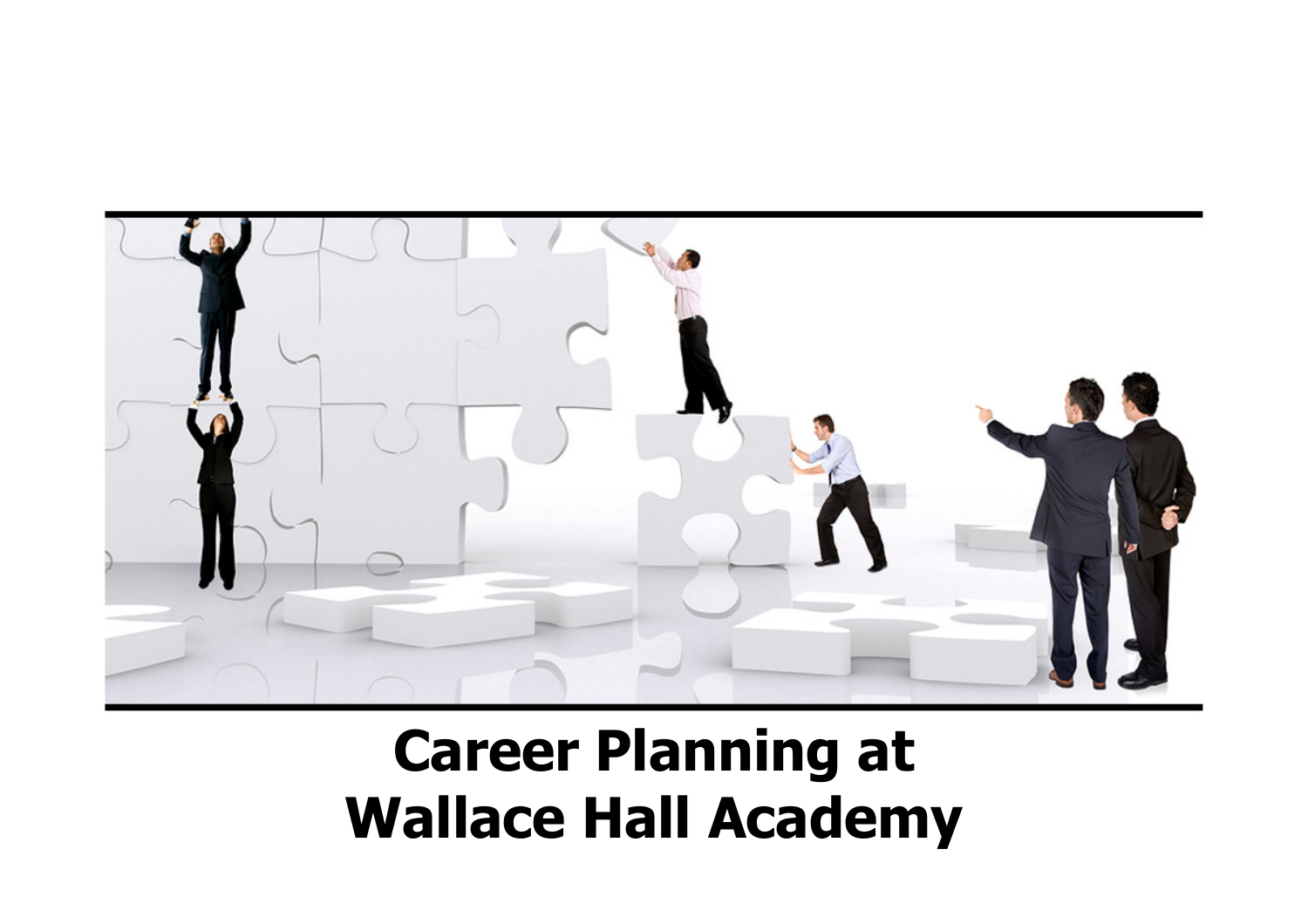### Younger Years

- Targeted groups in P7, S1 and S2 begin to develop employability skills through QI
- Options preparation and choices made in S1, including focus on what qualifications are needed for certain jobs (using PlanIt Plus)
- PSE lessons focus on pupils taking responsibility for setting targets and working towards future plans
- Parents invited to Options Interviews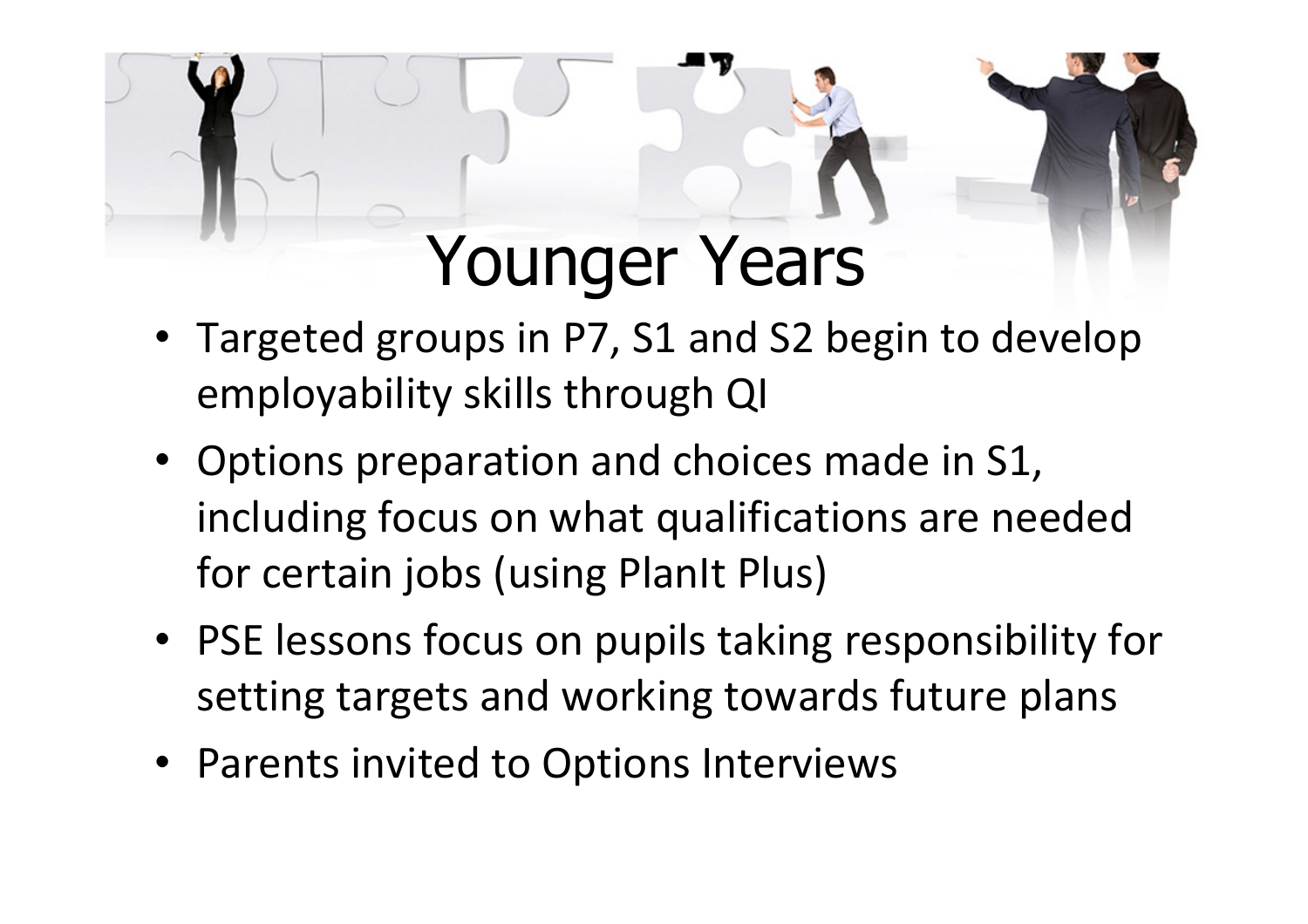# Moving into senior school

- •Pupils in S3 consider their options for S4 and beyond
- PSE lessons focus specifically on how to choose best options based on future plans
- Parents invited to Options Interviews
- • All pupils from S3 issued with 16+ LC Future Planning form
- Targeted groups in S3 continue to develop employability skills through QI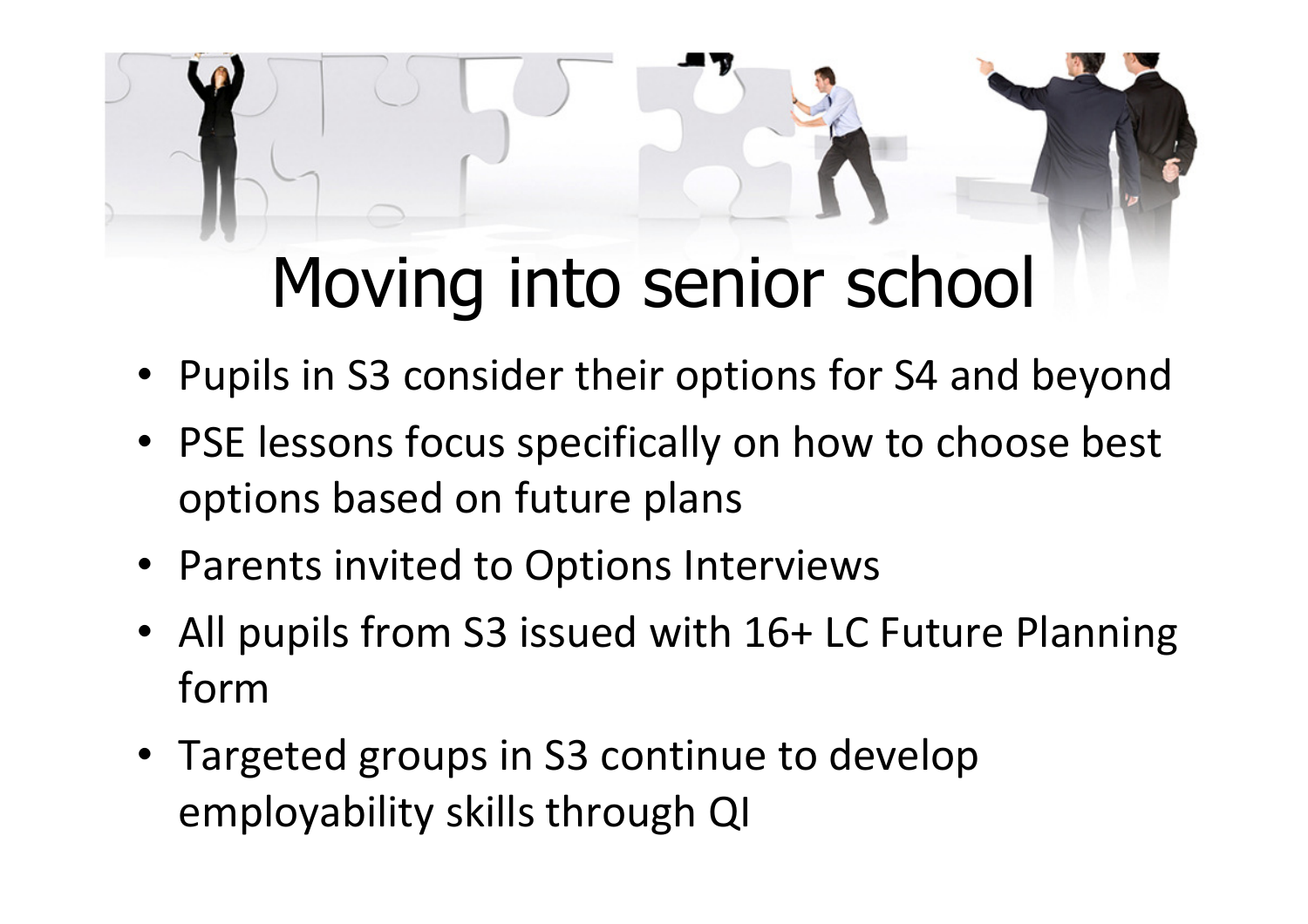# Leaving after S4/S5

- Pupils identified early in Autumn term
- Specific input through PSE lessons, outside speakers, SDS
- CVs prepared and Mock Interviews undertaken
- Work experience organised
- QI Targeted group in S4 continue to develop employability skills through supported work placements and site visits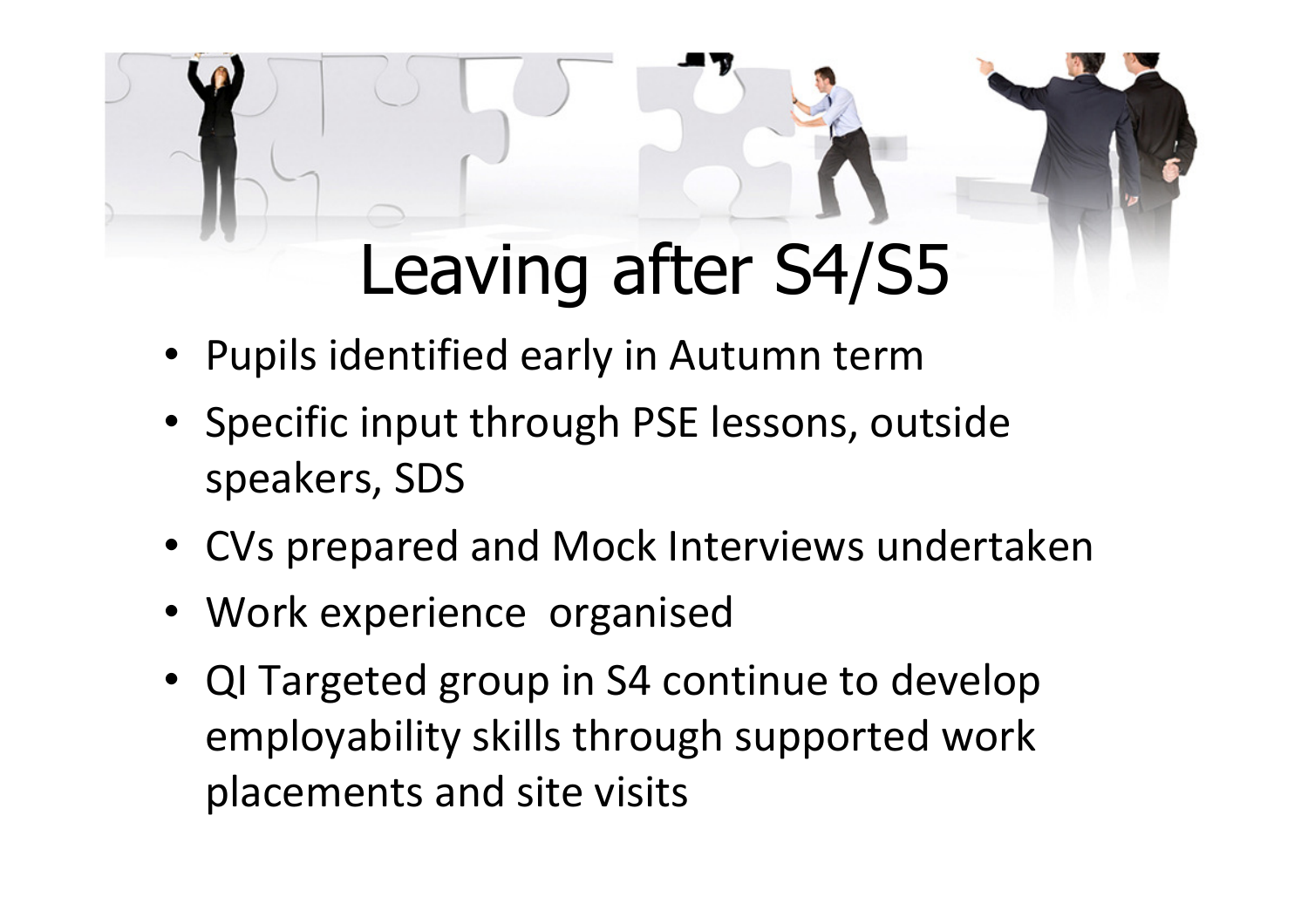# S6 – The Final Year

- UCAS support and advice personal statements, registering with UCAS
- CVs prepared for those not applying through UCAS, support given with applications
- Every pupil meets with named member of staff
- Work experience encouraged
- Mock interviews with Rotarians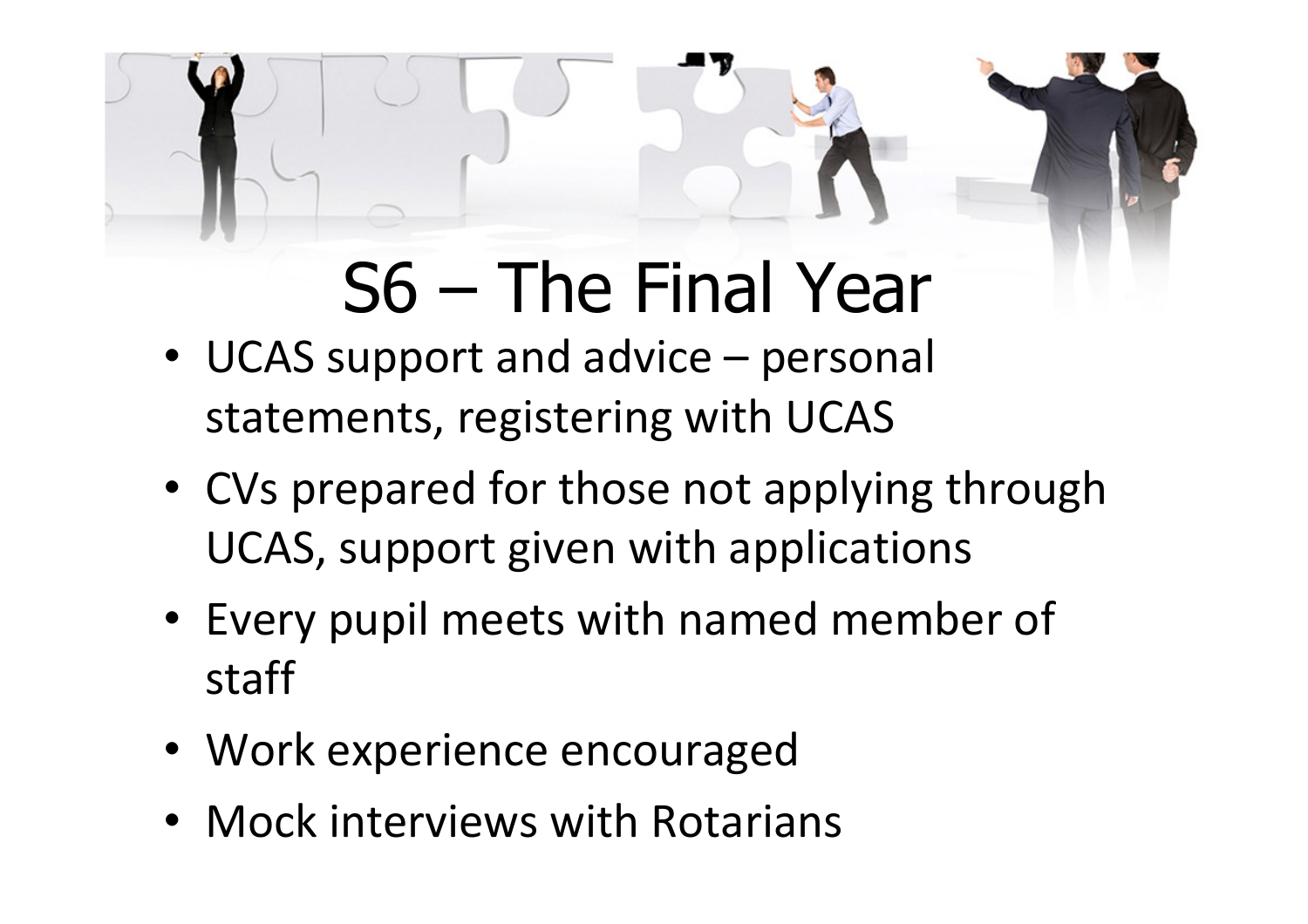## All year groups

- Individual Mentoring in PSE times will discuss future plans/careers
- S6 mentoring younger pupils and lead subject specific study groups
- Careers Adviser available for pupils to discuss options and career plans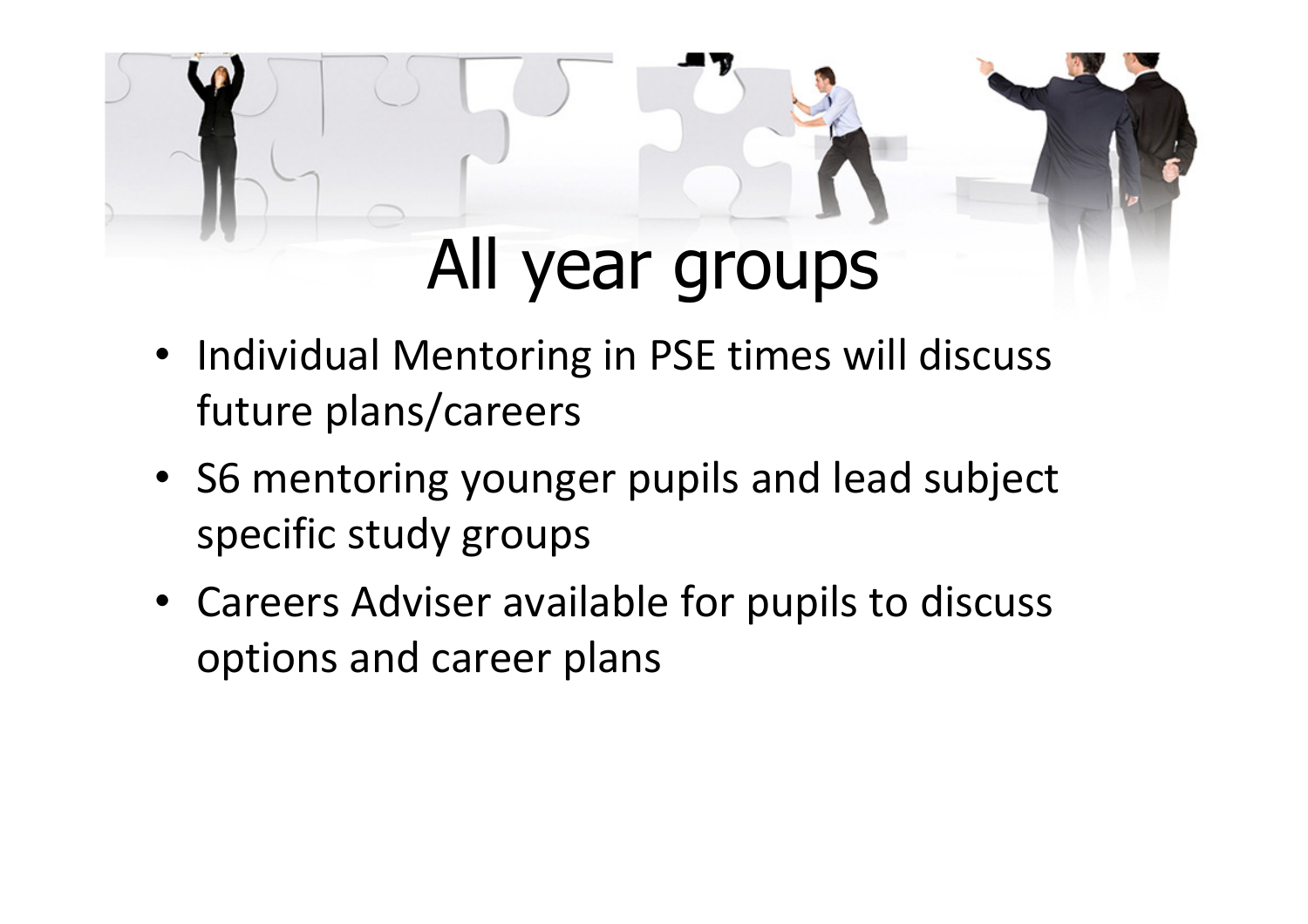# 16+ Learning Choices

- Positive destinations for all
- Future planning form issued to S4 to S6
- Offer Form issued to all students reaching 16 for first time (and then in S5 and S6)
- Target support where required through school, SDS, QI, Activity Agreement
- Tracks pupil progress in securing a positive destination
- Data recorded in SEEMIS/Data Hub
- Opportunities Guide available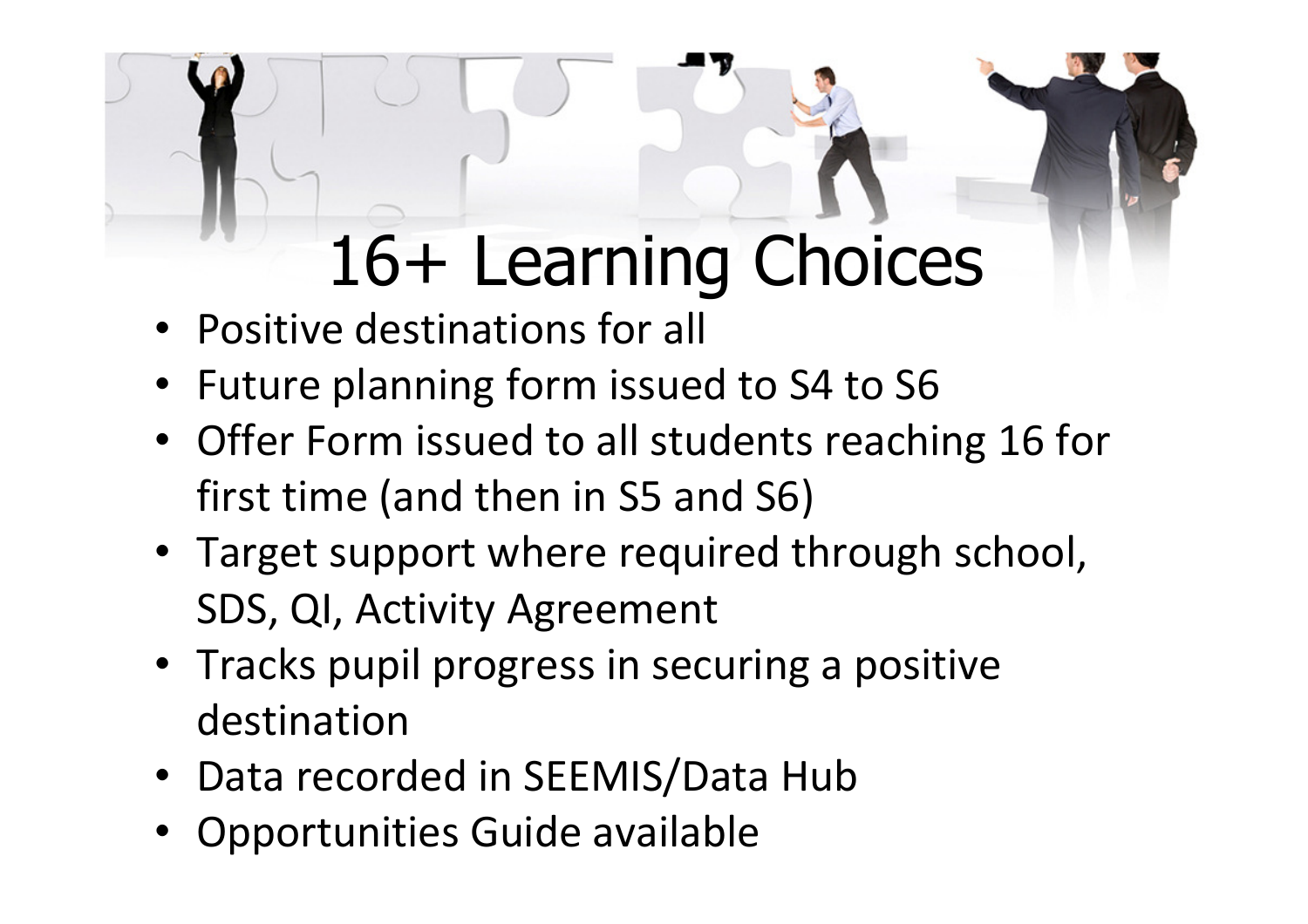## Business Mentors

- Work with individual students in S4, S5 and S6
- Focus on career planning, interview skills, applications, personal statements and CVs
- Monthly meetings and e-mail contact
- Pupils benefit from an outside/business perspective with an impartial view of their plans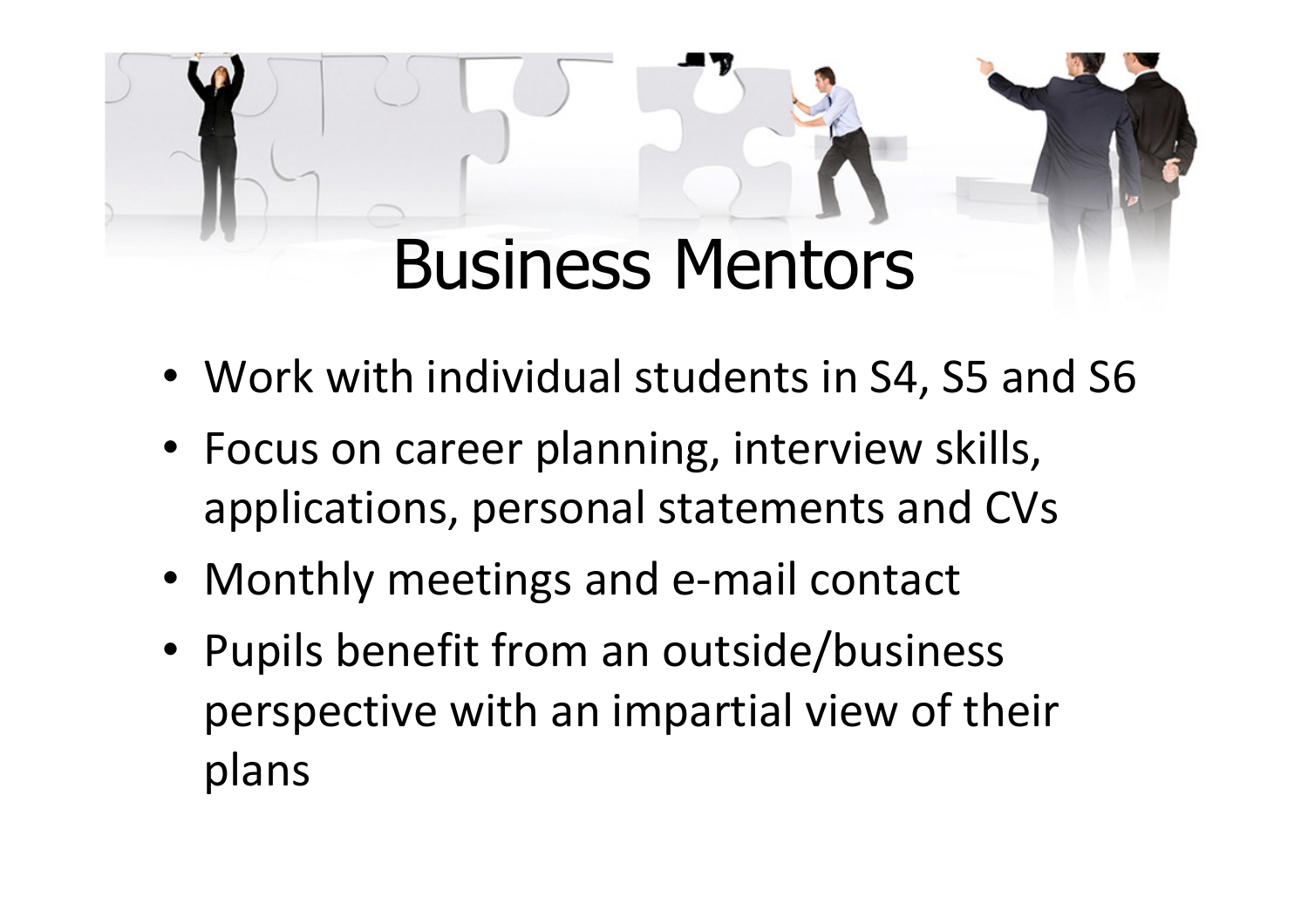## Past destination statistics

- 2009 86.9% with positive destination
- $2010 90.5\%$
- $2011 93.7\%$
- 2012 SDS currently gathering data but initial guess is about 92%
- Gap years appear as a negative destination